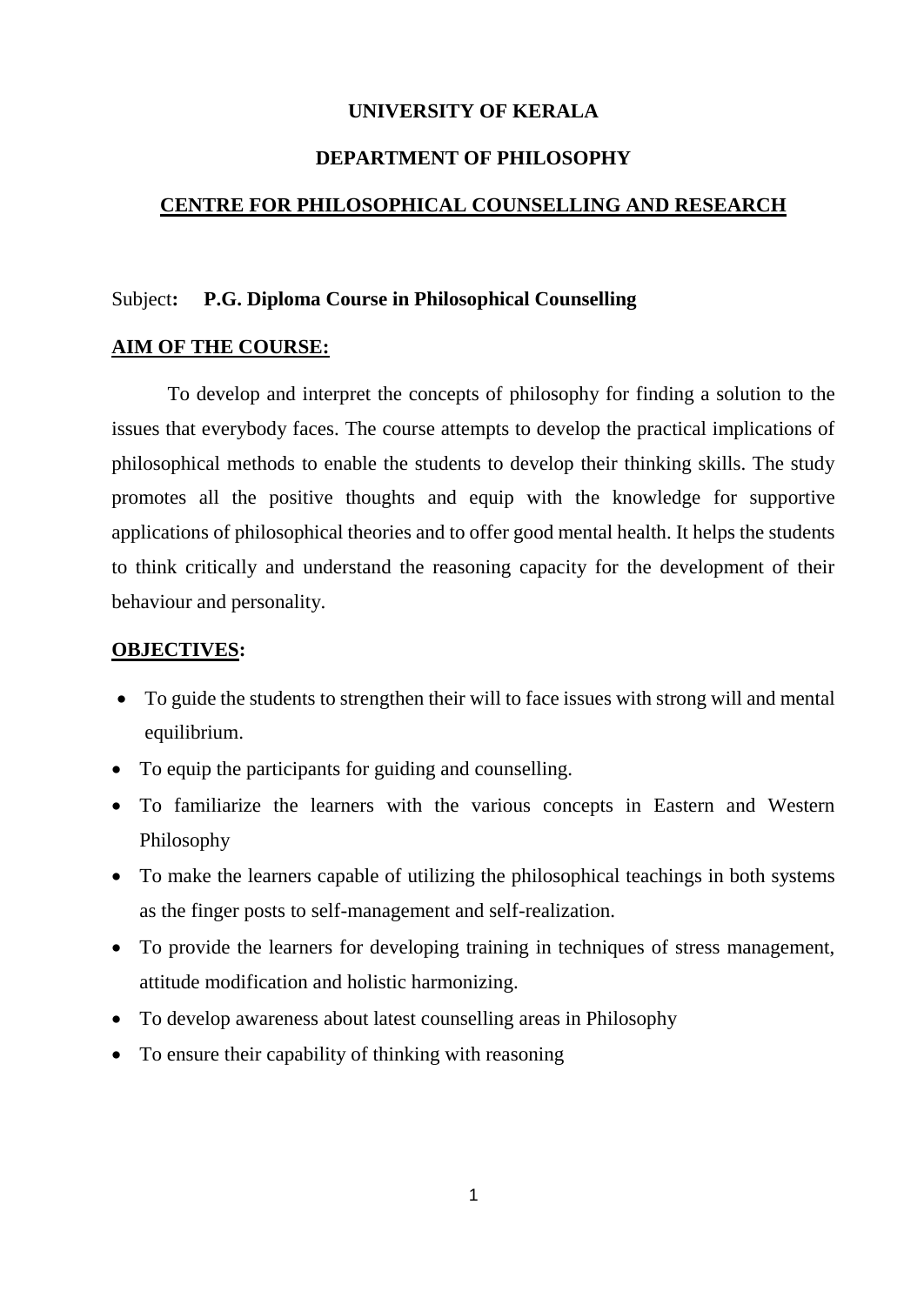## **REGULATIONS**

- **a)** Duration of P.G. Diploma Course is of 1 year which comprises of Two Semesters with 350 hours of lectures 150 hours of practical**.**
- **b)** The course will be conducted once in a year from July/August to June/July
- **c)** There will be four papers in Semester I and Three papers in Semester II and practical.

### **Eligibility**:

Graduation (Bachelor's degree) in any discipline with minimum 50% of marks (Preference to be given to Philosophy, Psychology, Sociology and Science graduates).

| <b>Refundable caution deposit</b><br>: Rs. 1000/- (In addition to be the course fee) |                           |                                                             |  |  |  |  |  |
|--------------------------------------------------------------------------------------|---------------------------|-------------------------------------------------------------|--|--|--|--|--|
| <b>Course fee</b>                                                                    | $\mathbb{R}^{\mathbb{Z}}$ | Rs. 20000/- (For SC/ST Candidates as per University rules). |  |  |  |  |  |
| <b>Application fee</b> :                                                             |                           | $Rs. 100/-$                                                 |  |  |  |  |  |
| No. of seats                                                                         | $\mathbb{Z}^{\mathbb{Z}}$ | 30 (General-24, SC-5, ST-1)                                 |  |  |  |  |  |
| Age                                                                                  |                           | No age limit                                                |  |  |  |  |  |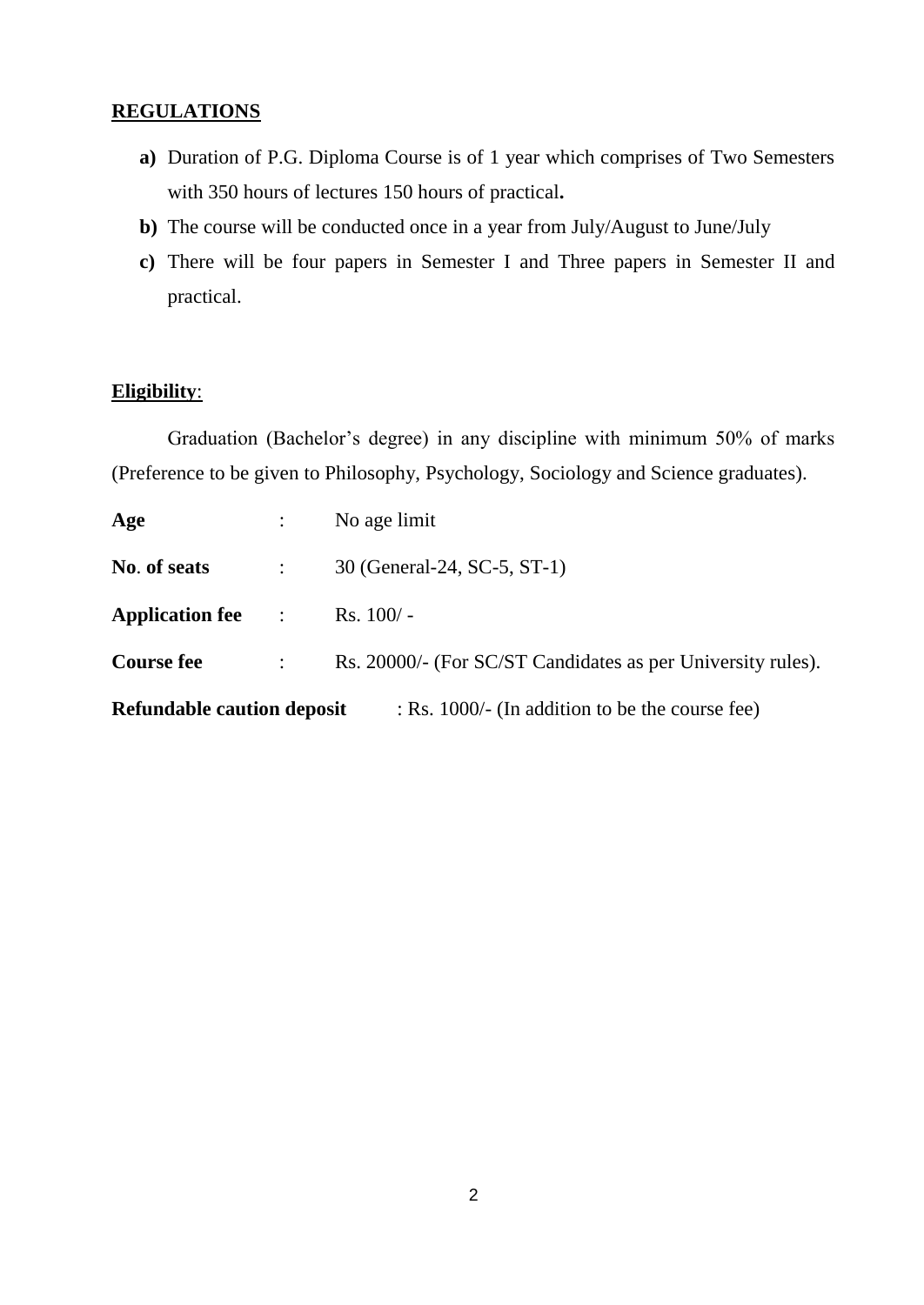# **Structure of the Programme**

| No.            | Name of Paper                                 | Theory | Practical | Total  |
|----------------|-----------------------------------------------|--------|-----------|--------|
|                |                                               |        | (Hrs.)    | (Hrs.) |
| 1.             | Introduction to Philosophical Counselling     | 50     |           | 50     |
| $\overline{2}$ | Philosophical Counselling – Eastern Systems   | 50     |           | 50     |
| 3              | Philosophical Counselling-Western Systems     | 50     |           | 50     |
| $\overline{4}$ | Logical Reasoning and Critical Thinking       | 50     |           | 50     |
| 5              | <b>Ethical Principles of Counselling</b>      | 50     |           | 50     |
| 6              | Health: Psychological and Social Perspectives | 50     |           | 50     |
| $\overline{7}$ | Research Methodology and Report Writing       | 50     |           | 50     |
| 8              | Counselling - Practical                       |        | 150       | 150    |
| Total          |                                               | 500    |           |        |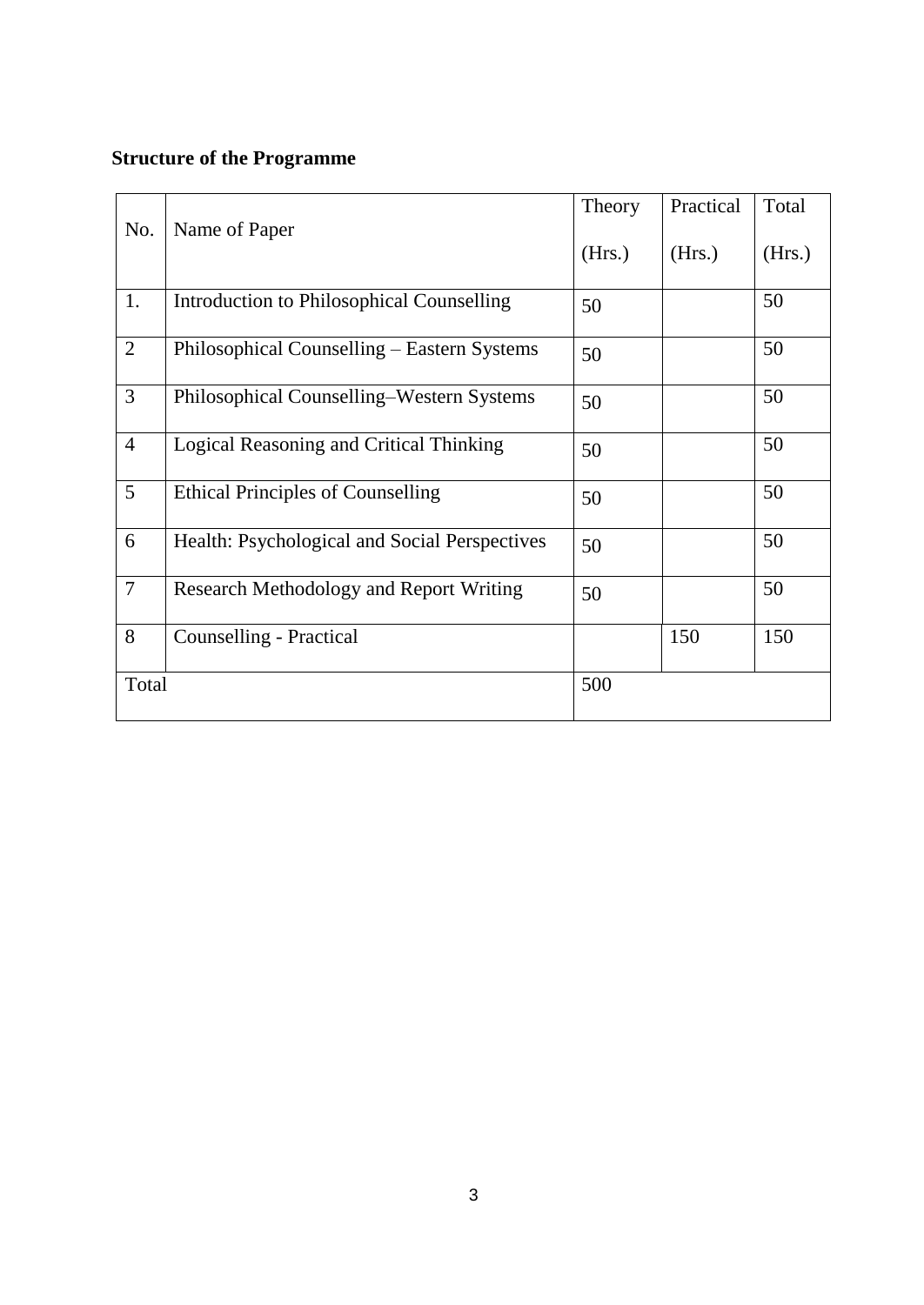## **Scheme of Evaluation**

|                |                                                | Theory | Practical | <b>CE</b> | Project<br>or Viva | Total     |
|----------------|------------------------------------------------|--------|-----------|-----------|--------------------|-----------|
| N <sub>o</sub> | Name of Papers                                 |        |           |           |                    | Mark      |
|                |                                                |        |           |           |                    | ${\bf S}$ |
| $\mathbf{1}$   | Introduction to Philosophical Counselling      | 75     |           | 25        |                    | 100       |
| $\overline{2}$ | Philosophical Counselling – Eastern Systems    |        |           | 25        |                    | 100       |
| $\overline{3}$ | Philosophical Counselling – Western Systems    | 75     |           | 25        |                    | 100       |
| $\overline{4}$ | Logical Reasoning and Critical Thinking        | 75     |           | 25        |                    | 100       |
| 5              | <b>Ethical Principles of Counselling</b>       | 75     |           | 25        |                    | 100       |
| 6              | Health: Psychological and Social Perspectives  | 75     |           | 25        |                    | 100       |
| $\overline{7}$ | <b>Research Methodology and Report Writing</b> | 50     |           |           |                    | 50        |
| 8              | Counselling - Practical                        |        | 200       |           | 50                 | 250       |
|                | Comprehensive Viva                             |        |           |           | 100                | 100       |
| Total          |                                                | 1000   |           |           |                    |           |

## **REQUIREMENT FOR PASS**

A candidate shall be declared to have passed the examination if he/she secures not less than 50% of the maximum in each of the components.

## **FACULTIES:**

As the course of interdisciplinary nature experts from different areas are required. Guests faculties may be appointed for the conduct of classes. The panel of experts may be prepared by the Department and approved by the Departmental council at the time of starting of the course. Remuneration to the faculties may be paid the rate of **Rs 1000/** hour. Out station faculties be paid TA and DA as per existing norms of University.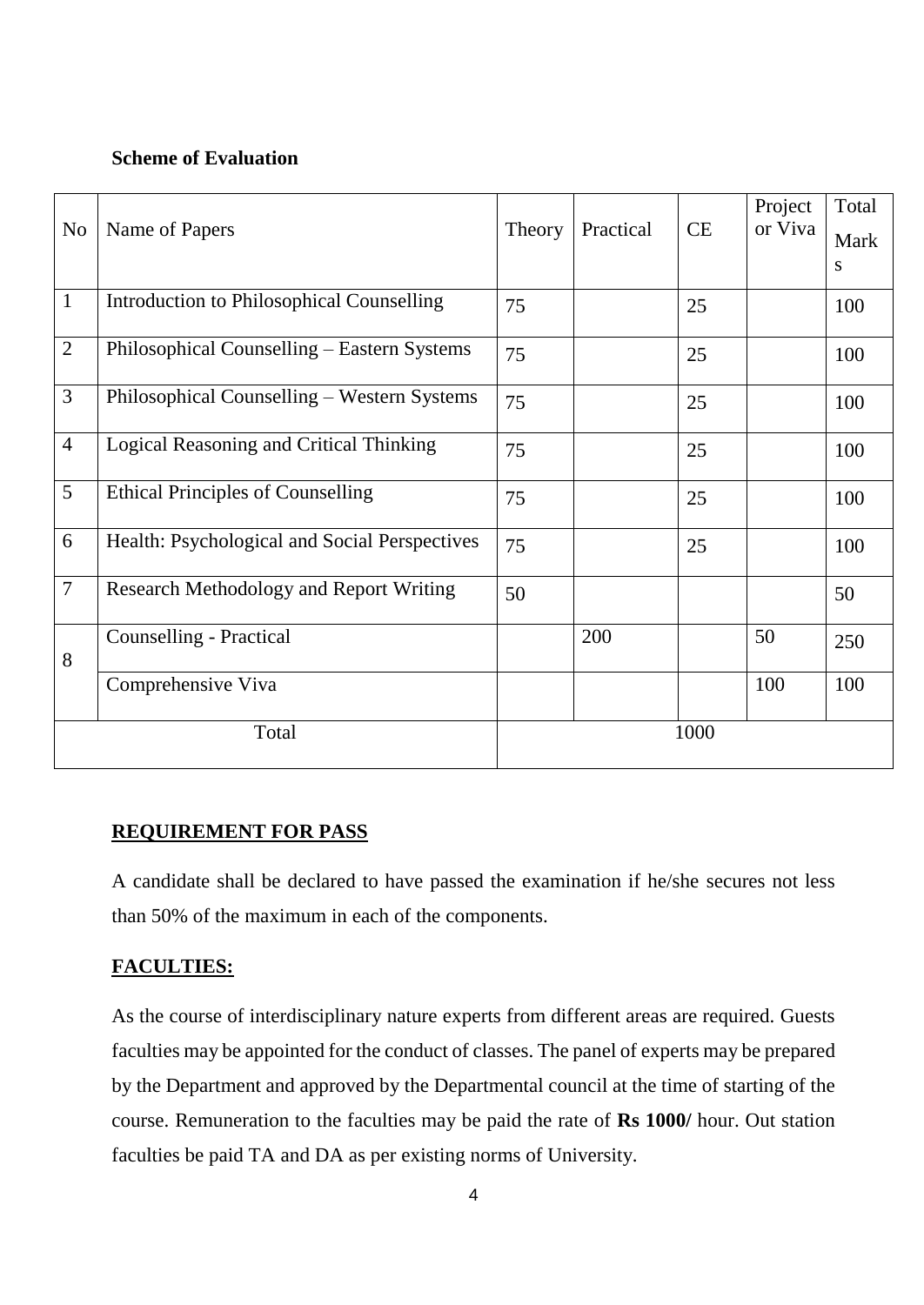## **Continuous Evaluation: 25 Marks**

Attendance: 5

Assignment: 10

Test paper: 10

## **SCHEME OF EXAMINATION OF THEORY PAPERS**

- The duration of the examination shall be three hours
- The Question paper shall consist of two types of questions: Essays and Short answers
- The question paper shall consist of
	- 1) Four essays of **15** marks each, of which the candidates have to answer any two in not more than 1000 words
	- 2) Nine short answer questions of **9** marks each, of which the candidates have to answer any five in not more than 250 words

# **STRUCTURE OF REPORT WRITING AND COMPREHENSIVE VIVA**

The marks allocation for Report Writing and research

Relevance of the Topic : 20

Methodology : 10

Chapterisation and content : 20

Comprehensive Viva : 100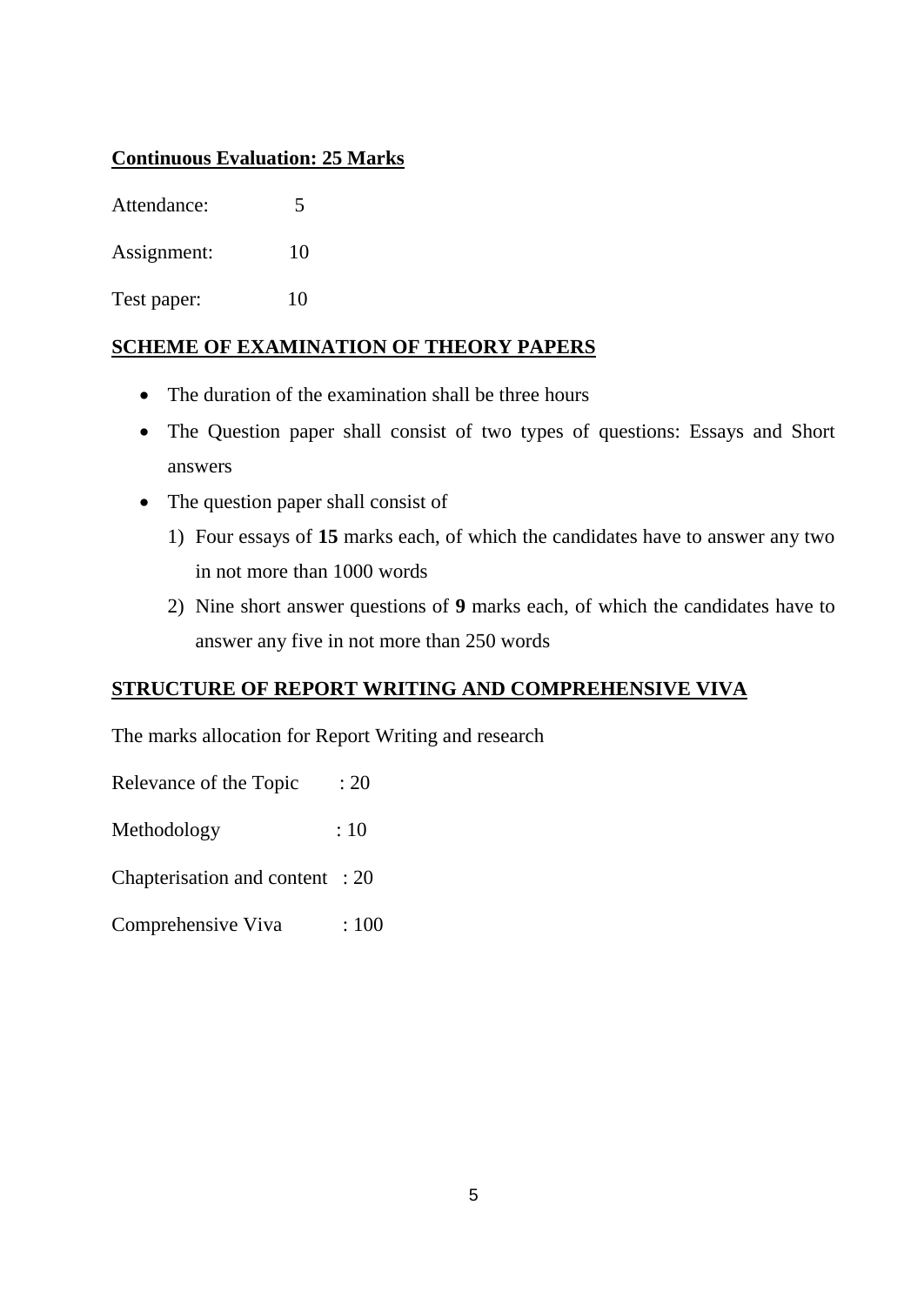## **SCHEME AND SYLLABUS**

## **SEMESTER I**

## **PAPER I**

## **INTRODUCTION TO PHILOSOPHICAL COUNSELLING**

### **(Total credits 2/week)**

**Objectives:** This course will introduce the basic concepts and principles of Philosophical Counselling. It tends to focus on individuals; what goes on within and between them. It focuses on the awareness of underlying philosophies with a broader perspective and a more tentative, questioning to our lives.

## **Module I**

Introduction, General Counselling, Defining and Meaning, Basic Assumptions, Forms of Counselling, Steps in Counselling Procedure, Personal qualities of a Counsellor, Characteristics of Effective Counselling.

### **Module II**

What is Philosophical Counselling? Early contributions. Features of Philosopher-Counsellor, Philosophy-an activity, Philosophical Consultancy, Therapeutic Philosophy

## **Module III**

Types of Therapies - Existential Therapy- Capacity for Self-awareness, Freedom and Responsibility, Personal Identity, Anxiety as a Condition, Awareness of Death; Reality Therapy- Choice Theory, Characteristics of reality therapy.

## **Module IV**

Cognitive Behavior Therapy- View of Emotional Disturbance, Therapeutic Process, Rational Emotive Behavior Therapy, Cognitive Methods, Behavioral Techniques; Personcentered Therapy- Functional Role, Reflection of Feelings, Crisis intervention, Creativity and Stimulating Experiences.

## **Module V**

Narrative Therapy- personal construct therapy, externalizing the problem, alternative and positive narratives, theories in action, Family system Therapy, communication patterns in families, differentiation of self, family projection process, sibling position.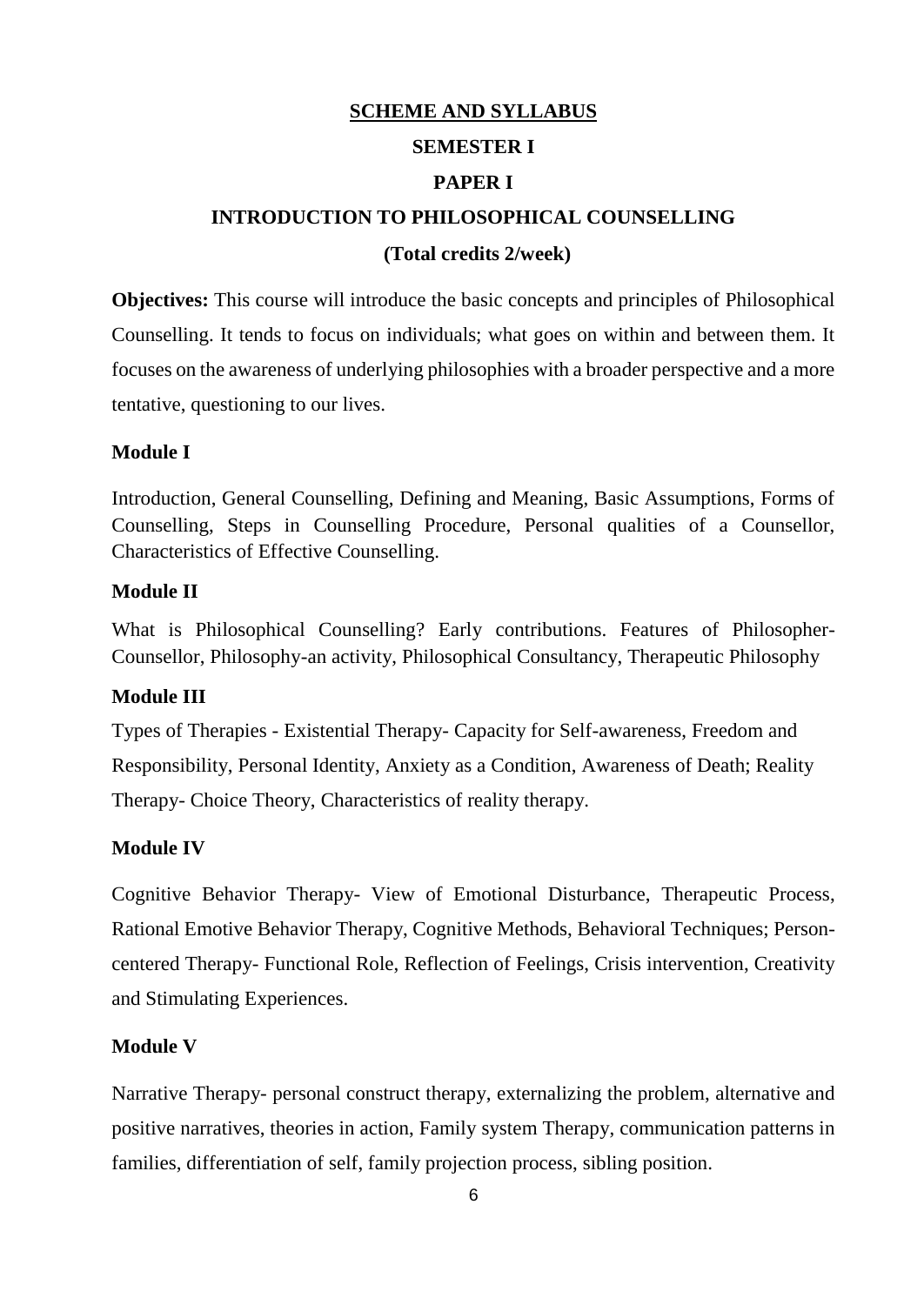#### **References**

- 1. Bitter, James Robert (2014)," Theory and Practice of Family Therapy and Counseling 2nd Edition". Brooks/Cole, Canada.
- 2. Corey, Gerald (2008), "Theory and Practice of Group Counselling",  $7<sup>th</sup>$  edition, Brooks/Cole, Belmount.
- 3. Corey, Gerald (2013)," Theory and Practice of Counselling and Psychotherapy 9th Edition". Brooks/Cole, Canada.
- 4. Howard, Alex (2000)," Philosophy for Counselling and Psychotherapy". Palgrave Macmillan.
- 5. Minuchin, S. (1974), "Families and Family Therapy", Harvard University Press, Cambridge.
- 6. Neimeyer, R. A. (2009), "Constructivist psychotherapy: Distinctive Features", Routledge, New York.
- 7. Richard Nelson-Jones (2011), "Theory and Practice of Counselling and Therapy" Fifth Edition, SAGE Publications India Ltd.
- 8. Rogers, C. R. (1951), "Client-centred Therapy", Houghton Mifflin, Boston.
- 9. Wubbolding, R. (2000), "Reality Therapy for the  $21<sup>st</sup>$  Century", Brunner-Routledge, Philadelphia.
- 10.Sharf, S. Richard (2012), "Theories of Psychotherapy and Counselling Concepts and Cases" Brooks/Cole, Australia.

#### **PAPER II**

## **PHILOSPHICAL COUNSELLING - EASTERN SYSTEMS**

#### **(Total credits 2/week)**

**Objectives:** The aim of the study is to develop philosophical wisdom, **which** is an enlightened life led with far sight, foresight and insight. It promotes truths of spirit and in the light of them actual life has to be refined. It emphasisze the need of spiritual and practical realization of truth. It develops the knowledge of self which is essential for the knowledge of the whole universe.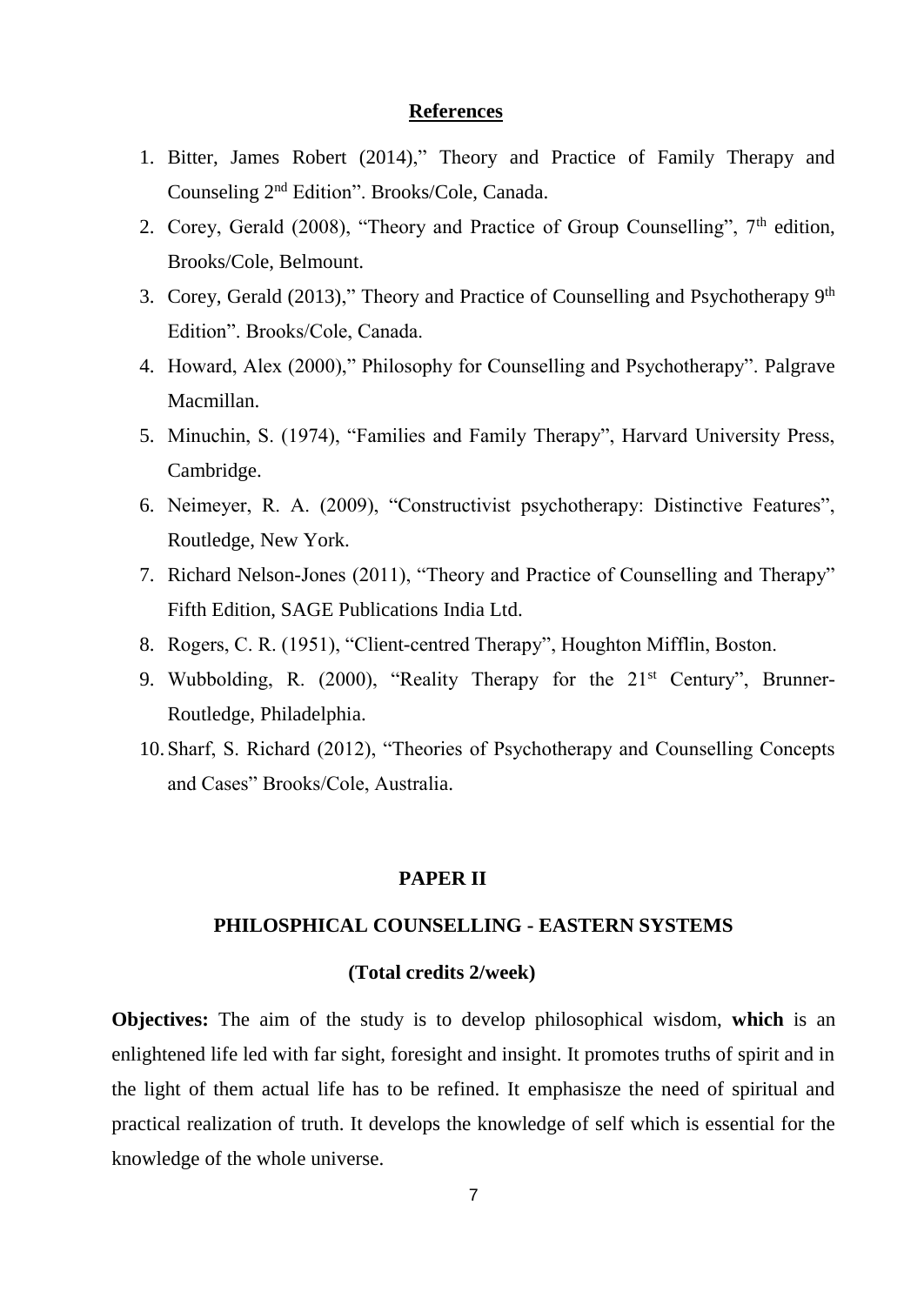## **Module I**

Upanishads – Self-transcendence, *Panchakōsa* theory, Four Grades of Consciousness (*Jāgrat*, *Swapna* , *Susupti* and *Turīya*), Analogy of chariot.

#### **Module II**

Bhagavat Gita - Emotional Stability, Ideal of *Samatvam*, *Nishkāmakarma*; Jainism – *Anēkandavāda*, Relativity theory; Buddhism – Analysis of mental suffering, Doctrine of Middle-path; Zen Buddhism- Self-realization; Taoism- inner freedom.

## **Module III**

*Nyāyavaisesika* System –Theories of consciousness, Ultimate goal of life, Pleasure and Pain; Sāmkhya System - *Triguna* and Personality, Yoga and Meditation, *Astāngayoga*, *Cittavrtti*, *Samadhi* and levels of consciousness; Vedanta - Appearance and reality, Sankaracharya's levels of reality, *Abādita*, *Cidabhāsa*.

## **Module IV**

Swami Vivekananda – Four yogas- Acceptance theory**;** Sri Aurobindo - Integral yoga; Gandhi - Practical non-violence; Dr Radhakrishnan - Intellect and Intuition; J Krishnamurthy - Total freedom.

## **Module V**

Sri Ramana Maharshi - Method of self-inquiry; Sree Narayana Guru- Atmopadesa Satakam

- 1. Sankaracarya. *Self-knowledge (Atmabodha)*. Swami Nikhilananda. Tr. New York: Ramakrishna-Vivekananda Center, 1946.
- 2. Radhakrishnan, S. *The Philosophy of the Upanisads*. London: Allen & Unwin, 1924.
- 3. Radhakrishnan, S. (1940), "Indian Philosophy",Vol II, Oxford University Press, NewDelhi.
- 4. Chandradhar Sharma (1991); "A Critical Survey of Indian Philosophy", Motilal Banarsidass publishers pvt. Ltd., Delhi.
- 5. A Parthasarathy (1971), "Atma Bodha of Sri Sankaracharya", Bharatiya Vidya Bhavan, Bombay.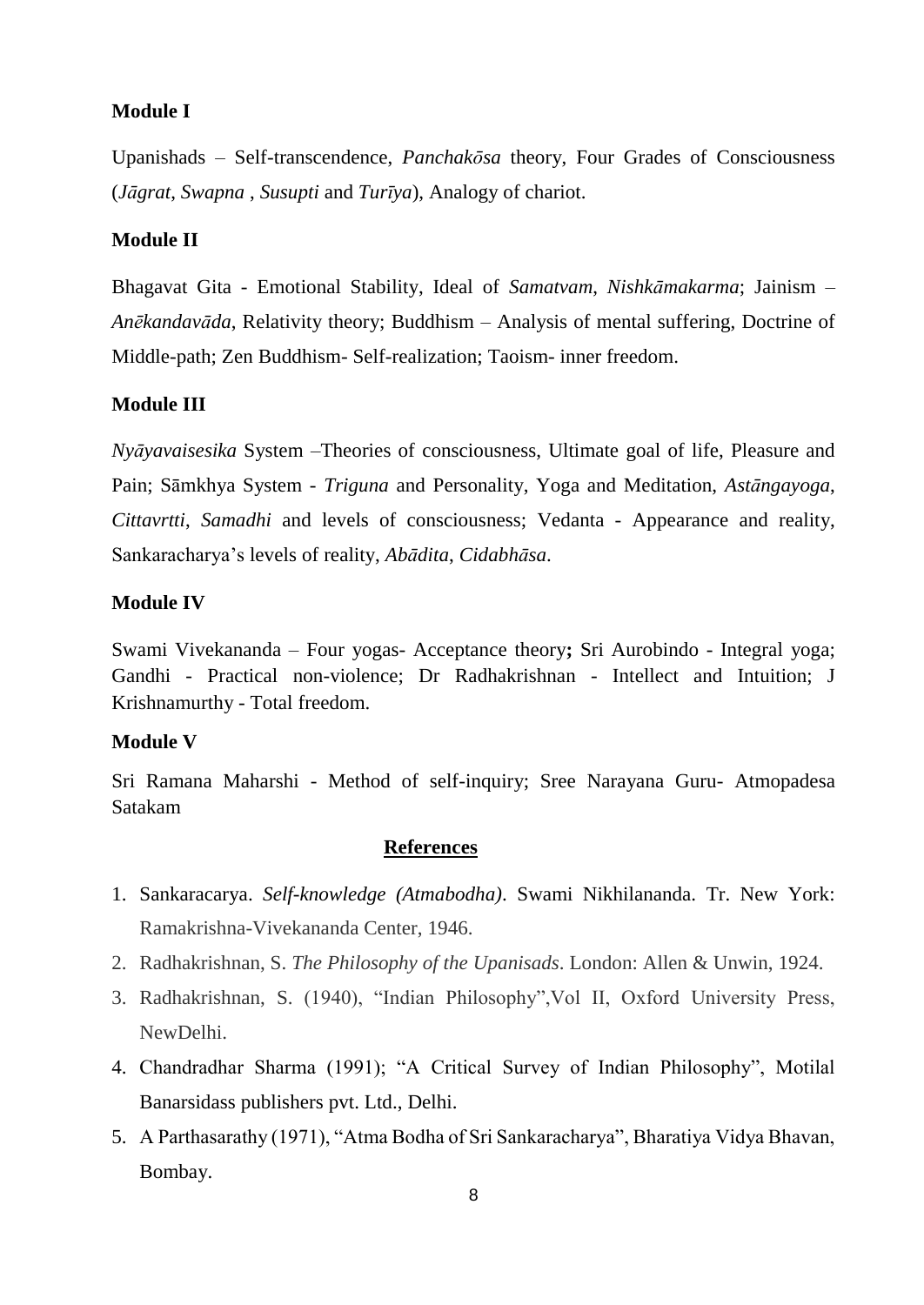- 6. Umesh Mishra, 2006; "Nyaya-Vaisesika conception of matter in Indian Philosophy", Bharatiya Kala Prakashan, Delhi.
- 7. Basant Kumar Lal (2005), "Contemporary Indian Philosophy", Motilal Banarsidass Publishers Pvt. Ltd. Delhi.
- 8. Raghunath Safaya (1976), "Indian Psychology", Munshiram Manoharlal Publishers Pvt. Ltd. New Delhi.
- 9. Judith Blackstone and Zoran Josipovic (2003); "Zen for Beginners", Orient Longman pvt. Ltd. Hyderabad, India.

### **PAPER III**

### **PHILOSPHICAL COUNSELLING - WESTERN SYSTEMS**

## **(Total credits 2/week)**

**Objectives:** The objective of the study is to explore the ideas of western thinkers which enables one to discover what kind of life is well- worth living. It examines the realities of universe and detect new symptoms and diagnose what it finds. It teaches about the true nature of the world and stimulate human environment.

#### **Module I**

Greek Philosophy: Pythagoras- Number theory; Heraclitus - Everything is Flux; Socrates-Unexamined life is not worth-living; Plato-Purpose of City-state; Aristotle- Happiness is an activity; Epicurus- Self-discipline and identity, Stoic – Maturity of Perception and selfcontrol.

## **Module II**

Medieval Philosophy: St. Augustine- Transmitter of divine love and insight; St. Thomas Aquinas- Faith and Reason.

### **Module III**

Modern philosophy- Rationalist Thinkers: Rene Descartes- Cogito-ergo-sum, Interactionism; Benedict Spinoza-Parallelism; Leibnitz- Pre-established harmony.

#### **Module IV**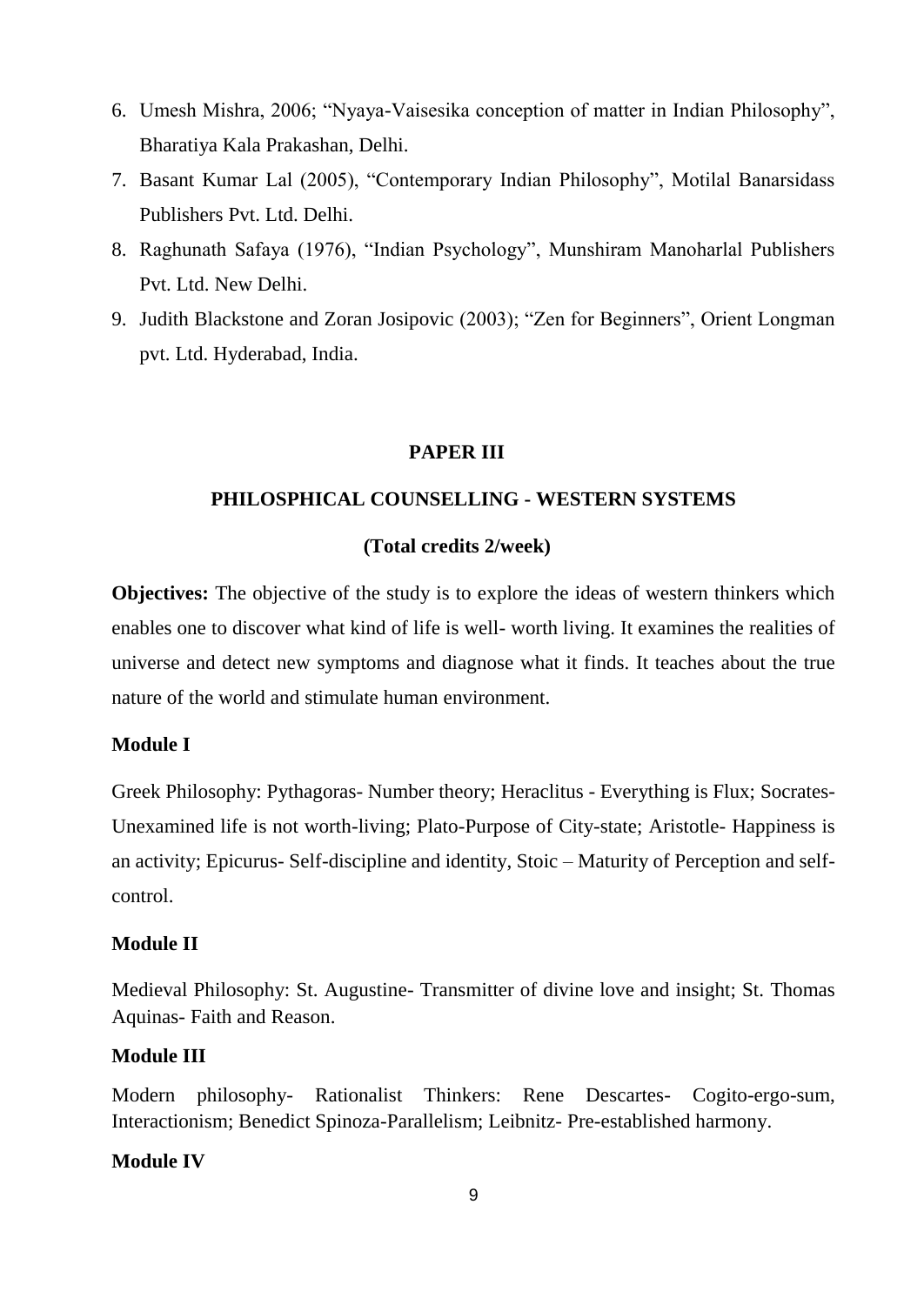Empiricist Thinkers: John Locke- Primary and secondary qualities; George Berkely - *Esse-est-percipii*; David Hume- Skepticism; Immanuel Kant- Categorical Imperative, Hegel-Thesis-Antithesis-Synthesis.

#### **Module V**

Jean Jacques Rousseau- Freedom and authenticity; Arthur Schopenhauer- Satisfaction as fleeting gratification; Jeremy Bentham- Utilitarianism; John Stuart Mill- Protected individual autonomy; Karl Marx- Identity and actions; Sigmund Freud- Theory of Unconscious, Ego and super ego.

#### **References**

- 1. B A G Fuller (1976), "A History of Philosophy" Oxford & IBH Publishing Co., New Delhi
- 2. Thilly, Frank (1982), "A History of Philosophy" Central Book Depot, Allahabad.
- 3. Howard, Alex (2000)," Philosophy for Counselling and Psychotherapy". Palgrave macmillan.
- 4. David Stewart, H.Gene Blocker, James Petrik (2013), "Fundamentals of Philosophy", Pearson, Newyork.
- 5. Y.Masih (1988), "A Critical History of Modern Philosophy", Motilal Banarsidass, Delhi. Thilly, Frank (1982), "A History of Philosophy" Central Book Depot, Allahabad.
- 6. Sharf, Richard S (2012), "Theories of Psychotherapy and Counselling Concepts and Cases 5th Edition". Brooks/Cole, Canada.
- 7. May, R.Angel,E., & Ellenberger, H.F.[Eds].(1958). "Existence: A new dimension in psychiatry and psychology". New York: Basic Books
- 8. Yalom, I. D. (1980), "Existential Psychotherapy", Basic Books, New York.

### **PAPER IV**

### **LOGICAL REASONING AND CRITICAL THINKING**

## **(Total credits 2/week)**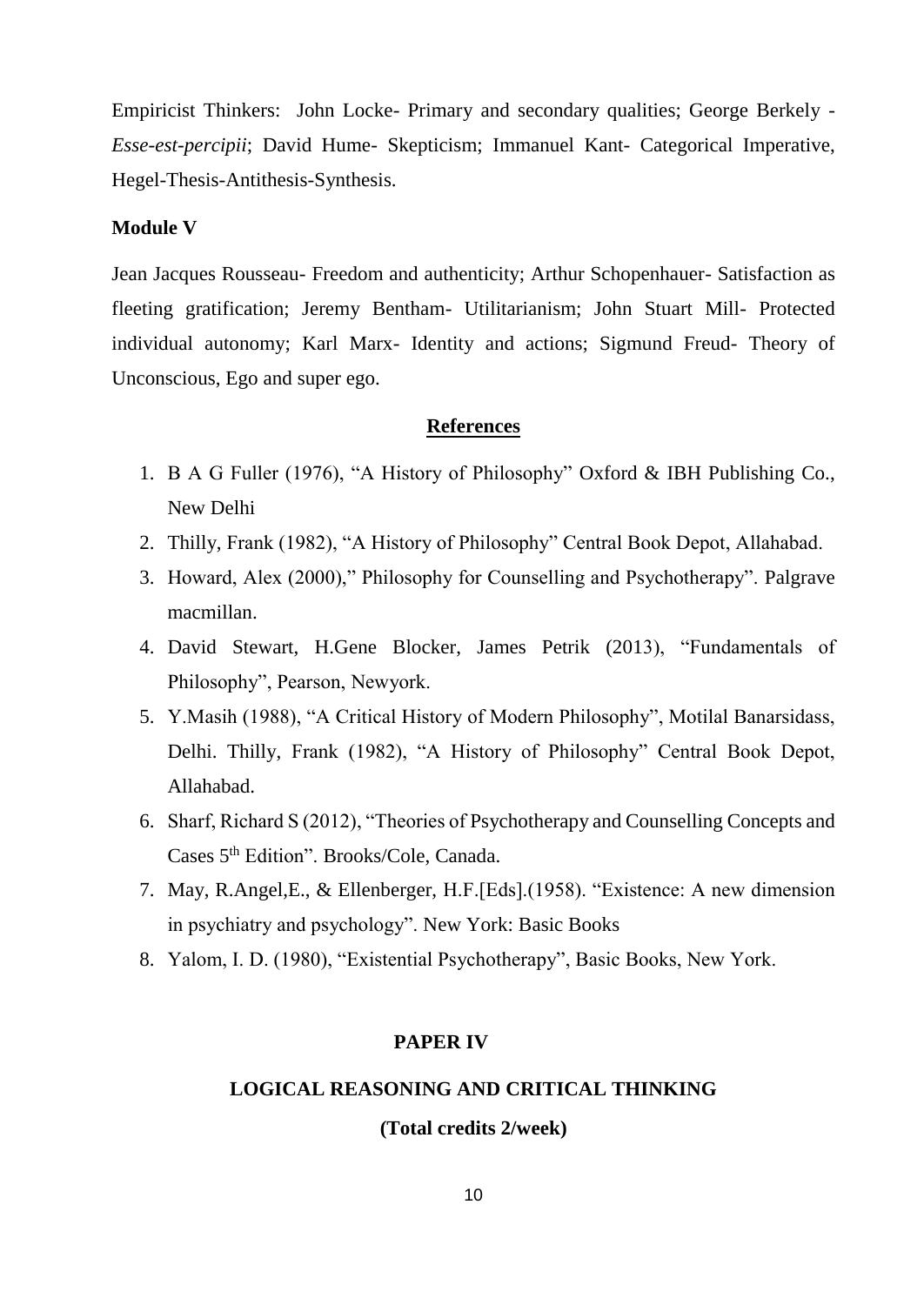**Objectives:** This course will introduce that thinking is a mental process or activity that results in having a thought whether it is positive or negative. It teaches that through rational reflection philosophy offers a means of coming to an understanding of human kind, the world and our responsibilities in the world. It makes us to develop the capacity to think and the process of thinking is a purposeful mental activity. It develops critical thinking which brings conscious awareness, skills and standards to the process of observing, analysing, reasoning, evaluating, reading and communicating.

## **Module I**

Introduction – Logical Reasoning; Reflective Thinking; Define Reasoning; Definition of Critical Thinking; Reasoning and Arguments

#### **Module II**

Fundamental Measures - Observation Skills, Word Analysis, Facts and Reliability, Inference and Generalizations; Propositions and Arguments

## **Module III**

Categorical Syllogism-Hypothetical and Disjunctive Reasoning; Assumptions and Beliefs, Opinions and Arguments, Viewpoints and Recognizing.

#### **Module IV**

Standards of Criteria, Reason and Judgments, Evidence and Sources; Language, Meaning and Definitions.

#### **Module V**

Science of Reasoning, Arguments, Fallacies, Inductive Reasoning, Analogical reasoning, Inductive Fallacies, Deductive Reasoning.

- 1. Marlys Mayfield (2014), "Thinking for Yourself Developing Critical Thinking Skills Through Reading and Writing", Wadsworth, Cengage Learning, USA.
- 2. Ramesh Chopra, ed; (2005), "Academic Dictionary of Philosophy", Isha Books, Delhi-110033.
- 3. Harry J. Gensler, (2017); "Introduction to Logic", Routledge, New York, U K.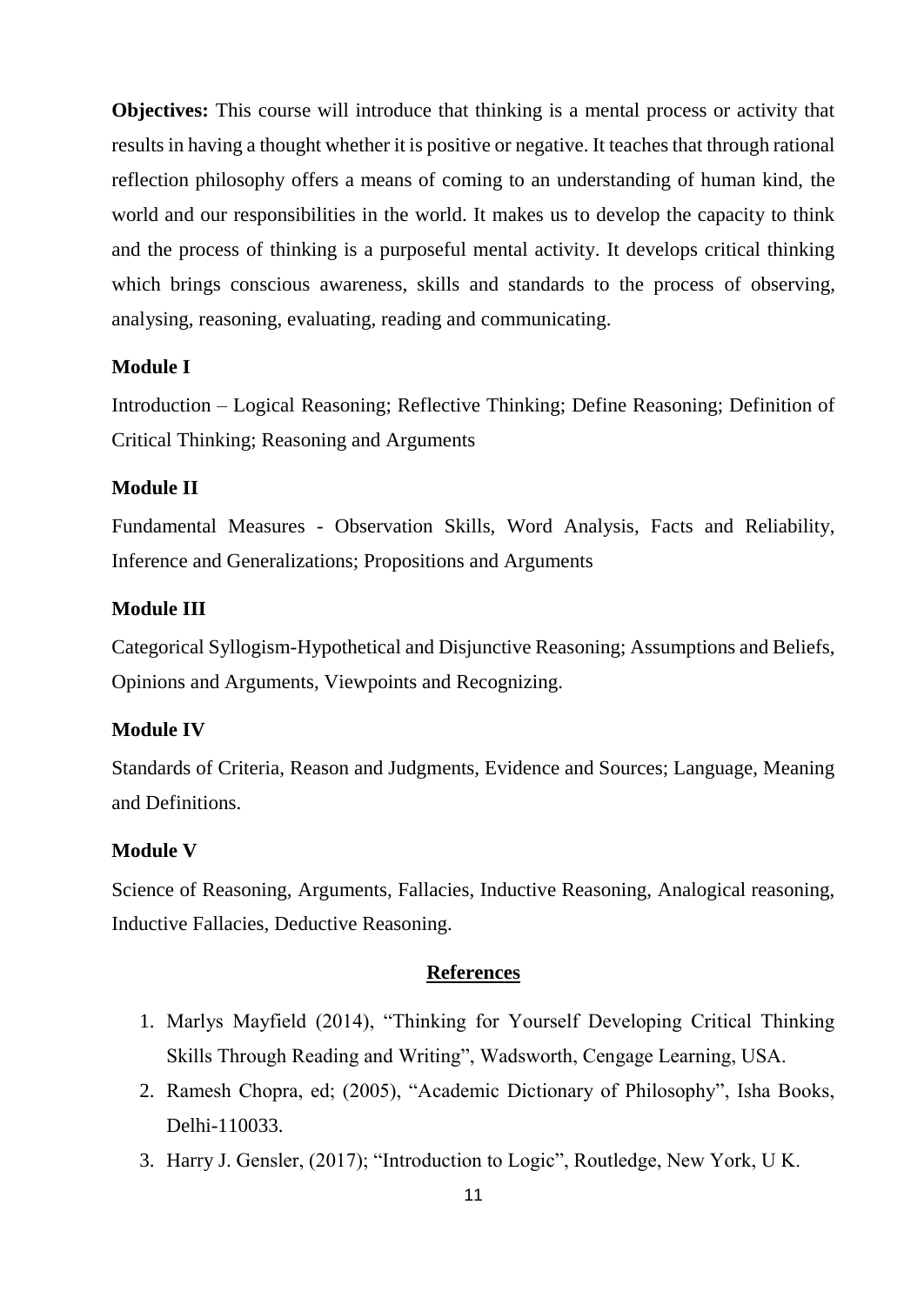- 4. Leo A. Groarke & Christopher W. Tindale, (2004); "Good Reasoning Matters, A Constructive Approach to Critical Thinking", 3rd Edition, Oxford University Press, Canada.
- 5. Roochnik, David (2016). Thinking Philosophiocally.UK: Wiley Blackwell.
- 6. Copi, Irving. M. Introduction to Logic. (1995). Delhi: Prentice- Hall of India pvt Ltd.
- 7. Gupta, Suman. (1978). The Origin and theories of Linguistic Philosophy. New Delhi: Ajanta Publications.
- 8. Hurley, Patrick. A concise Introduction to Logic. (1968). Australia: Holly, Allen.
- 9. Inch, S Edward (2011) Critical Thinking and Communication. Dorling Kindersley Pvt Ltd.
- 10.Jacquette, Dale (2002). A Companion to Philosophical Logic. USA: Blackwell Publishers Ltd.
- 11.Popper, Karl (1959). Philosophy of Meaning and Representation. Delhi: D.K Print world Ltd.
- 12.Wolfram, Sybil (1989). Philosophical Logic- An introduction. London: Routledge.
- 13.Cavender, Nancy and Howard Kahane (2014). Logic and Contemporary Rhetoric. Australi: Wadsworth Cencage Learning.

## **SEMESTER II**

#### **PAPER V**

#### **ETHICAL PRINCIPLES OF COUNSELLING**

#### **(Total credits 2/week)**

**Objectives:** This paper give a general outline of the nature and scope of Ethics. It gives a brief account of different approaches to Ethics. It analyses various Ethical theories and their significance. The importance of rights and duties, theories of punishment and principles of justice are highlighted. It explores an overview of Environmental Ethics and its various dimensions. It also brings out the application of concepts of Ethics in Counselling.

## **Module I**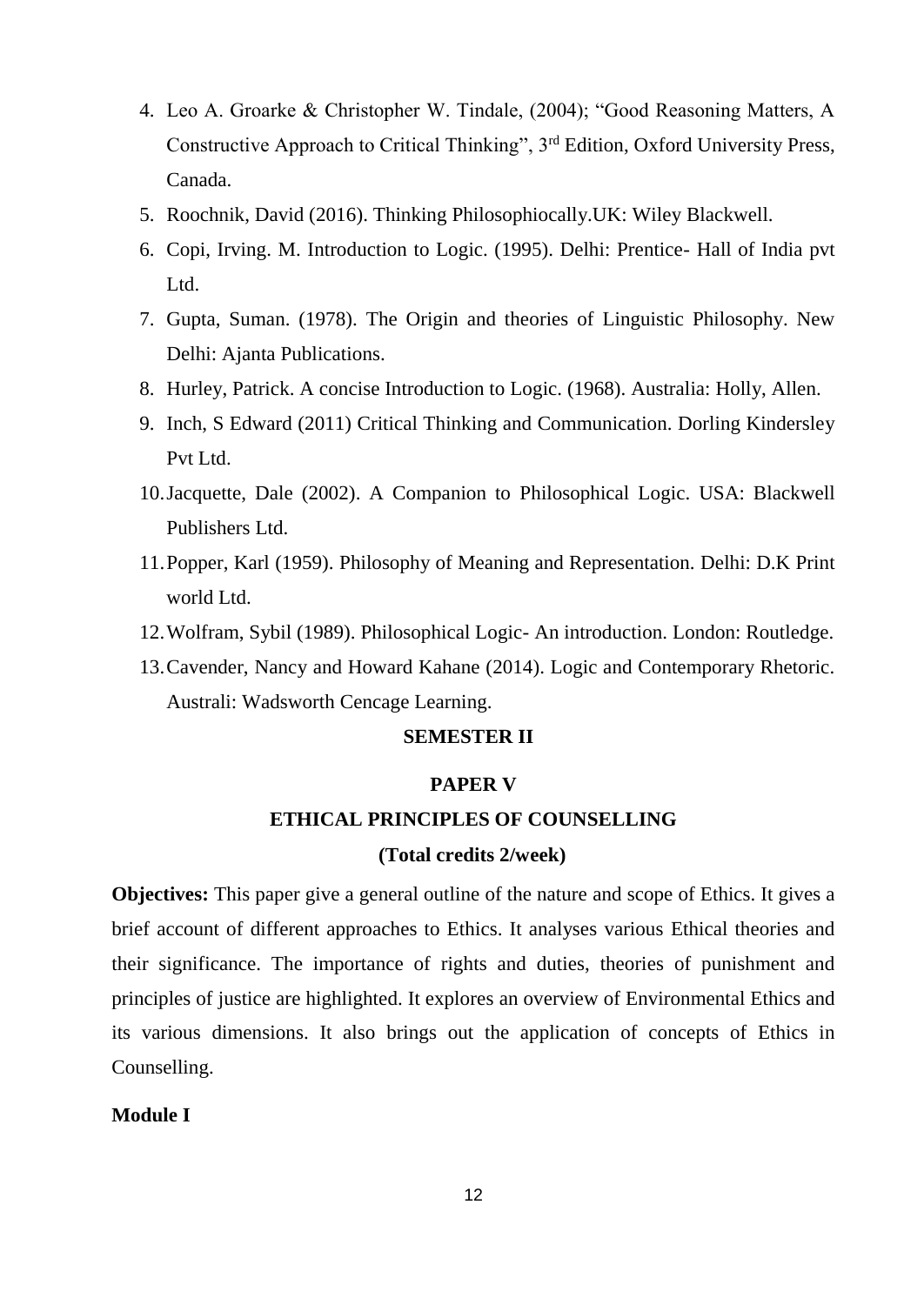Definition of Ethics, Desire and Will, Character and Conduct; Ethical Approaches-Anthropocentric, Eco-centric; Bio-Centric approaches- Sustainability Dimensions; Ethical Relativism.

#### **Module II**

Ethical Principles- Autonomy, Beneficence, Non- Maleficence, Justice; Classical Ethical Theories- Utilitarianism of Bentham and Mill; Immanuel Kant's Theory of Duty, Good Will.

## **Module III**

Ecology and Environment- Ecosystem, Biosphere, Biodiversity; Origin and Development of Deep Ecology- Principles of Arnee Naess, Social Ecology of Murray Bookchin; Correlation between Ecological and Social Problems.

## **Module IV**

Rights and Duties- Fundamental rights and human rights; Theories of Punishment.

#### **Module V**

Ethics for Counselling- Ethics and Responsibility, Ethics and Empathy; Individual Morality and Social Morality; Welfare and Social Justice; Principles of Distributive Justice; Gender Justice.

- 1. Piet, H. John (2000). An Introduction to Applied Ethics. New Delhi: Cosmo Publications.
- 2. Lillie William (1967). An Introduction to Ethics. New Delhi: Allied Publications. Nadkarni, M.V(2011). Ethics for Our Times. New Delhi: Oxford University Press.
- 3. Olen, Jeffrey and Vincent Barry (1996). Applying Ethics. USA: Wadsworth Publishing Company.
- 4. Sinha, J.N (1979). A Manual of Ethics. Calcutta: Jadunath Sinha Foundation. Piet, H. John (2000). An Introduction to Applied Ethics. New Delhi: Cosmo Publications.
- 5. Nadkarni, M.V(2011). Ethics for Our Times. New Delhi: Oxford University Press.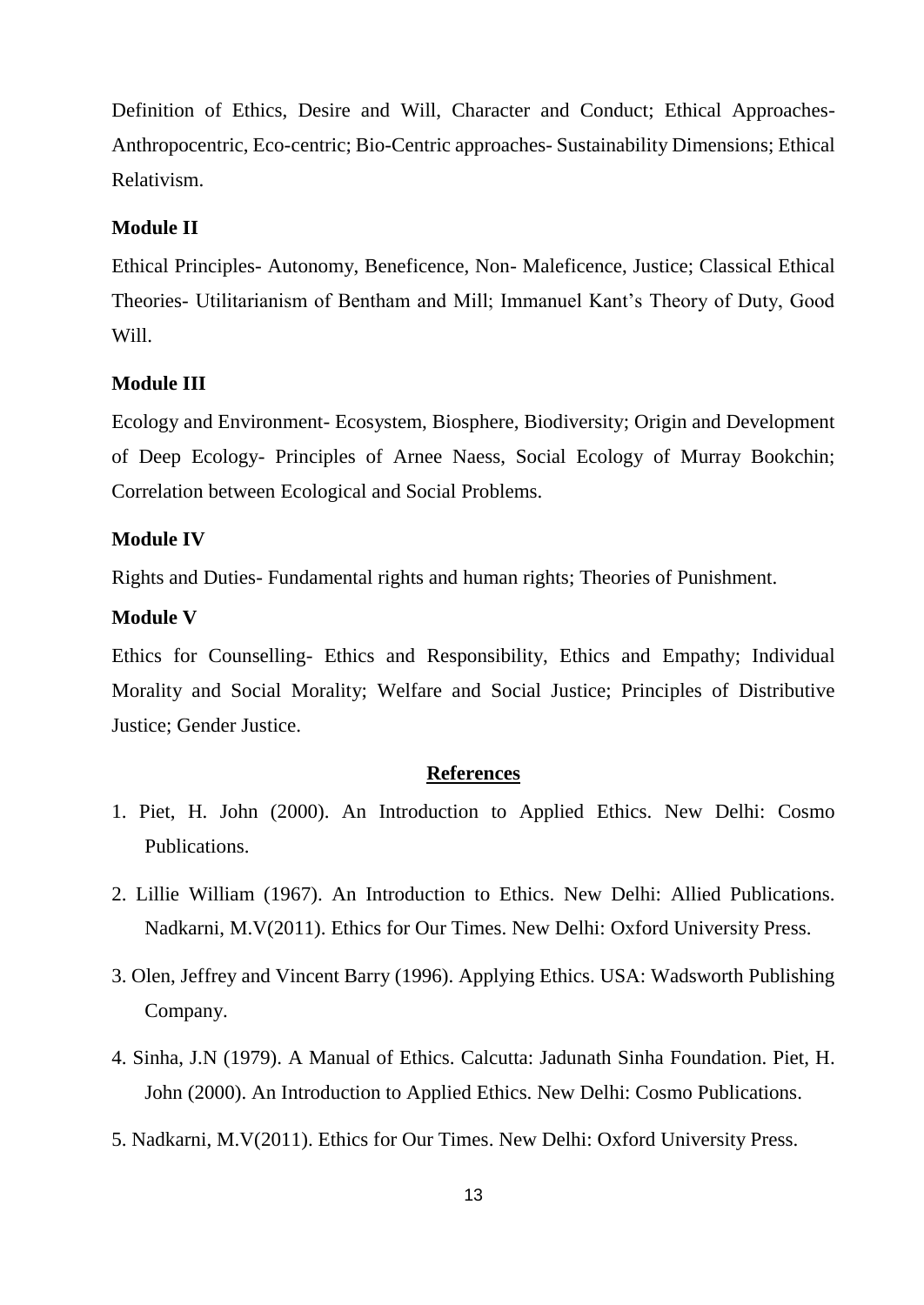6. Sinha, J.N (1979). A Manual of Ethics. Calcutta: Jadunath Sinha Foundation.

#### **PAPER VI**

# **HEALTH: PSYCHOLOGICAL AND SOCIAL PERSPECTIVES (Total credits 2/week)**

**Objectives**: This course will introduce the basic psychological concepts and principles related to personality. It introduces the basic concepts of psychological reactions of a client and mental mechanisms. This explores the basic concepts of behaviour modifications, substance abuse and personality styles. It expands the basic sociological concepts, principles and social processes. The important social institutions and various social factors affecting the family and community are highlighted. It gives an overview of social change, social control and social security.

## **Module I**

Concept of Psychology-Definitions, sub-fields in psychology, Counselling Psychology, Psychological reaction of a client- egocentricity, hallucination, delusion, anger and hostility; Emotional needs and psychological factors of clients- psychological aspects of substance abuse (smoking, alcoholism and drug addiction)

### **Module II**

Personality-Definition, Physical characteristics; Role of heredity; Basic concepts of Sigmund Freud- Psychoanalysis; Define the oral anal and phallic stages of personality development; Concept of learning proposed by Dollard and Miller; Personality assessment.

#### **Module III**

Defence Mechanisms- Definition- types -repression, identification, rationalisation, projection, reaction formation, emotional insulation; Defence mechanisms and personality development

## **Module IV**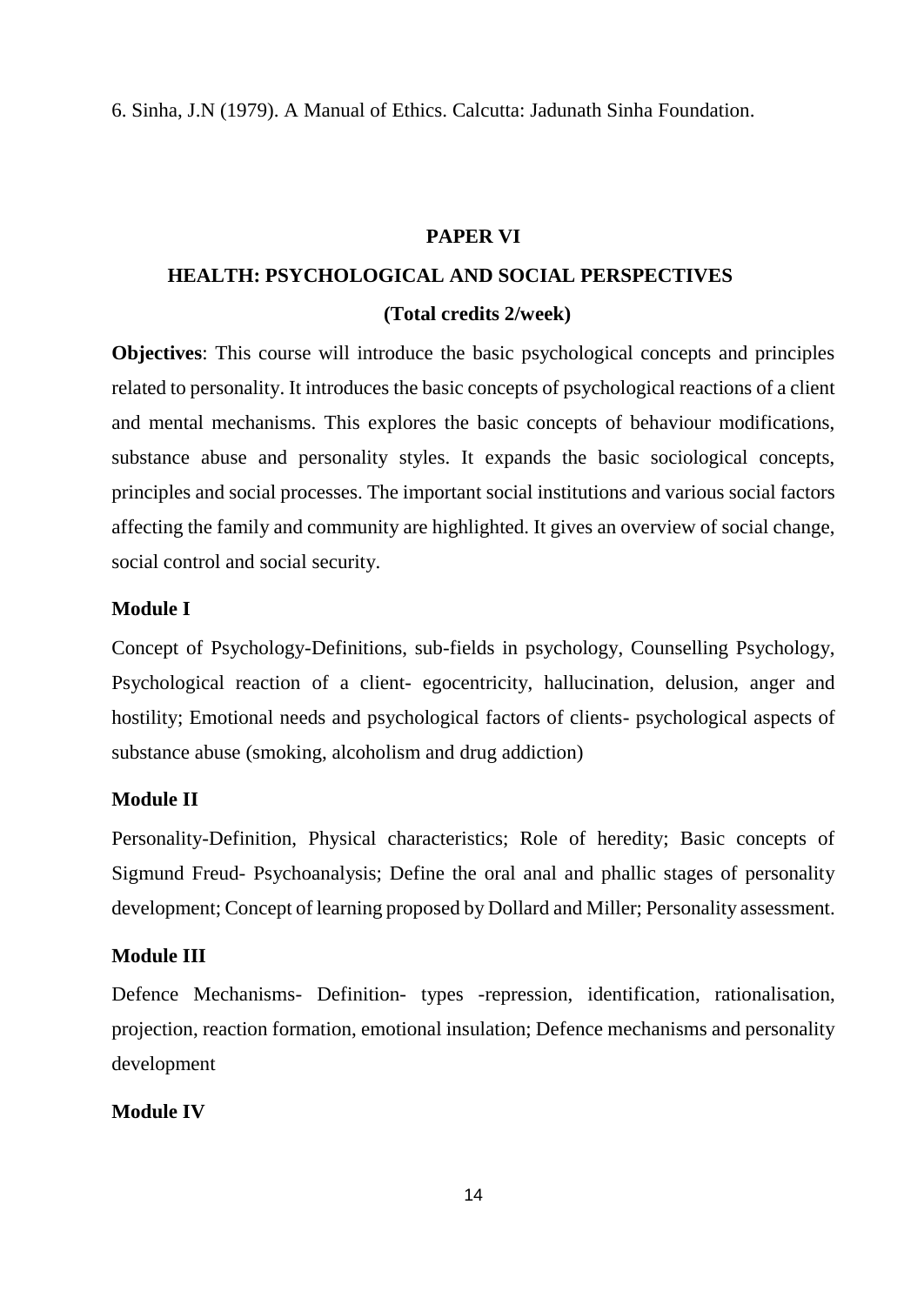Sociology and Health-Meaning of socialization- Socialization in rehabilitation patients; Family- influence of family on personality and individual's health- family and psychosomatic diseases; Concepts of community- role of community in determining beliefs, practices and home remedies in treatment. Components of culture- impact of culture on human behaviour.

## **Module V**

Social Change- Factors of social changes- Social change and health; Social controlmeaning of social control- Social control in the regulation of human behaviour- social deviance and disease; Social security and social legislation in relation to health; Social worker-medical and public social workers; mental health and substance abuse social workers.

#### **References**

- 1. Sinha, R. S. Elements of Psychology. New Delhi: DPS publishing house, 2010.
- 2. Baldwin, James Mark (ed.). Dictionary of Philosophy and Psychology. New York: Mac Millan, 1902.
- 3. Boring, E. G. Sensation and Perception in the History of Experimental Psychology. New York: Appleton- Century, 1942.
- 4. Gupta, P.K. Psychology and Gender Ethics. New Delhi: Omega publications, 2012.
- 5. Gisbert, P. Fundamentals of Sociology. Bombay: Orient Long Man, 1973.
- 6. Eitzen, Stanley and Maxine Baca Zinn. Social Problems. New York Pearson, 2009.
- 7. Reamer, Frederic. G. Social Work Values and Ethics. New York: Columbia University press, 1953.

#### **PAPER VII**

#### **RESEARCH METHODOLOGY AND REPORT WRITING**

#### **(Total credits 2/week)**

**Objectives:** This course enables to develop the good understanding of method of research process, designing and quality of research. It helps the students to formulate hypothesis and independent research activity. It helps to identify interdisciplinary areas where students experience, the development and change.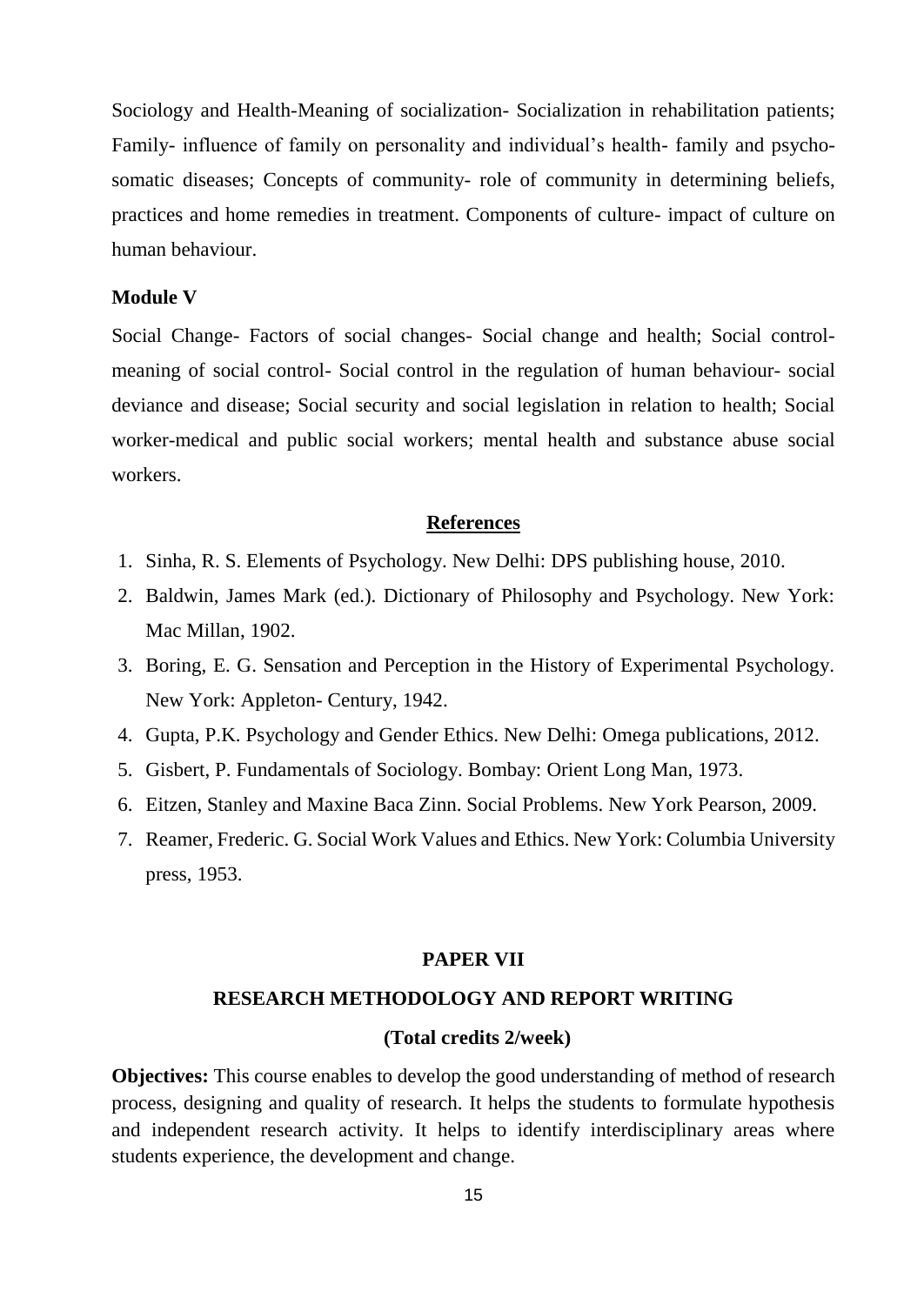# **Module I**

Definition of Research, Research as an Activity, Methodology and Methods of Research in Philosophical Writing.

# **Module II**

Research Preliminaries; Values of a researcher- Curiosity and skill for reasoning; Selection of research topic; Identifying the sources and materials for the study.

# **Module III**

Types of Research Writing- Descriptive; Prescriptive; Analytical; Comparative; Historical and Expository.

# **Module IV**

Strategies of Writing; Mechanics of Writing; Frame the questions that indicate the problems; Anticipate counter arguments if possible; Avoid plagiarism; Logical consistency and coherence in presentation.

# **Module V**

Citations and Bibliography; Differences between MLA and APA style; MLA rules of citations and bibliographic entries.

- 1. Garg, K.K (2004). Research Methodology. Omega Publications, New Delhi.
- 2. Kothary, C R (2004). Research Methodology: Methods and Techniques. New Age International, New Delhi.
- 3. MLA Handbook for Writers of Research Papers (2014). New Delhi: Affliated East-West Press.
- 4. Mukherji, Partha Nath (2000). Methodology in Social Research. Delhi: Sage Publications.
- 5. Seech, Zachary (2009). Writing philosophy Papers. Australia: Wadsworth Cengage Learning.
- 6. Sharma, Ashutosh ed (2013). Research Methodology. New Delhi: Sumit Enterprize.